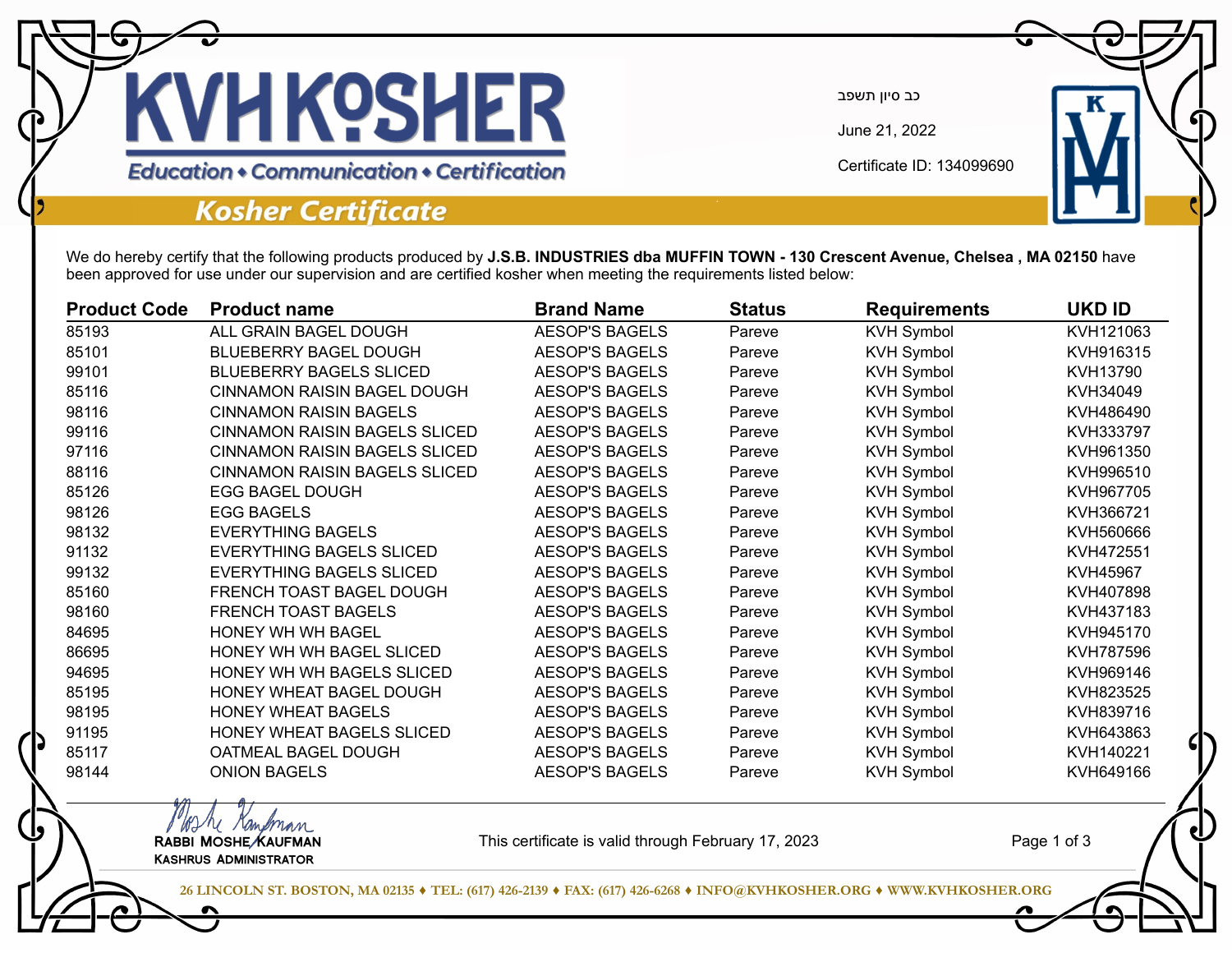

כב סיון תשפב

June 21, 2022

Certificate ID: 134099690

## **Kosher Certificate**

MAN Kampman<br>RABBI MOSHE KAUFMAN Kashrus Administrator

## We do hereby certify that the following products produced by **J.S.B. INDUSTRIES dba MUFFIN TOWN - 130 Crescent Avenue, Chelsea , MA 02150** have been approved for use under our supervision and are certified kosher when meeting the requirements listed below:

| <b>Product Code</b> | <b>Product name</b>                   | <b>Brand Name</b>     | <b>Status</b> | <b>Requirements</b> | <b>UKD ID</b> |
|---------------------|---------------------------------------|-----------------------|---------------|---------------------|---------------|
| 85129               | PLAIN BAGEL DOUGH                     | <b>AESOP'S BAGELS</b> | Pareve        | <b>KVH Symbol</b>   | KVH870752     |
| 98129               | <b>PLAIN BAGELS</b>                   | <b>AESOP'S BAGELS</b> | Pareve        | <b>KVH Symbol</b>   | KVH925348     |
| 88129               | PLAIN BAGELS SLICED                   | <b>AESOP'S BAGELS</b> | Pareve        | <b>KVH Symbol</b>   | KVH984929     |
| 97129               | PLAIN BAGELS SLICED                   | <b>AESOP'S BAGELS</b> | Pareve        | <b>KVH Symbol</b>   | KVH962804     |
| 99129               | PLAIN BAGELS SLICED                   | <b>AESOP'S BAGELS</b> | Pareve        | <b>KVH Symbol</b>   | KVH375898     |
| 91129               | PLAIN BAGELS SLICED                   | <b>AESOP'S BAGELS</b> | Pareve        | <b>KVH Symbol</b>   | KVH970950     |
| 99100               | PLAIN, RASIN, POPY, SESAME BAGELS     | <b>AESOP'S BAGELS</b> | Pareve        | <b>KVH Symbol</b>   | KVH67242      |
| 98192               | POPPY BAGELS                          | <b>AESOP'S BAGELS</b> | Pareve        | <b>KVH Symbol</b>   | KVH369907     |
| 98137               | <b>SESAME BAGELS</b>                  | <b>AESOP'S BAGELS</b> | Pareve        | <b>KVH Symbol</b>   | KVH294237     |
| 85124               | SPINACH BAGEL DOUGH                   | <b>AESOP'S BAGELS</b> | Pareve        | <b>KVH Symbol</b>   | KVH149221     |
| 85158               | SUNDRIED TOMATO BAGEL DOUGH           | <b>AESOP'S BAGELS</b> | Pareve        | <b>KVH Symbol</b>   | KVH91465      |
| 97616               | Smart Choice Cin. Raisin BAGEL        | <b>AESOP'S BAGELS</b> | Pareve        | <b>KVH Symbol</b>   | KVH990280     |
| 97195               | Smart Choice HONEY WHEAT BAGEL        | <b>AESOP'S BAGELS</b> | Pareve        | <b>KVH Symbol</b>   | KVH301468     |
| 88195               | <b>Smart Choice HONEY WHEAT BAGEL</b> | <b>AESOP'S BAGELS</b> | Pareve        | <b>KVH Symbol</b>   | KVH665487     |
| 99195               | <b>Smart Choice Honey Wheat Bagel</b> | <b>AESOP'S BAGELS</b> | Pareve        | <b>KVH Symbol</b>   | KVH944997     |
| 97629               | WG Plain Bagel (sliced)               | <b>AESOP'S BAGELS</b> | Pareve        | <b>KVH Symbol</b>   | KVH589773     |
| 84601               | WH WH Blueberry BAGEL                 | <b>AESOP'S BAGELS</b> | Pareve        | <b>KVH Symbol</b>   | KVH897449     |
| 94601               | WH WH Blueberry BAGELS SLICED         | <b>AESOP'S BAGELS</b> | Pareve        | <b>KVH Symbol</b>   | KVH732022     |
| 86601               | WH WH Blueberry BAGELS SLICED         | <b>AESOP'S BAGELS</b> | Pareve        | <b>KVH Symbol</b>   | KVH642839     |
| 86616               | WH WH CINN RAISIN BAGEL SLICED        | <b>AESOP'S BAGELS</b> | Pareve        | <b>KVH Symbol</b>   | KVH744147     |
| 86632               | WH WH EVERYTHING BAGEL SLICED         | <b>AESOP'S BAGELS</b> | Pareve        | <b>KVH Symbol</b>   | KVH382868     |
| 94632               | WH WH EVERYTHING BAGELS SLICED        | <b>AESOP'S BAGELS</b> | Pareve        | <b>KVH Symbol</b>   | KVH739675     |
| 86660               | WH WH FR TOAST BAGEL SLICED           | <b>AESOP'S BAGELS</b> | Pareve        | <b>KVH Symbol</b>   | KVH531533     |

This certificate is valid through February 17, 2023

Page 2 of 3

**26 LINCOLN ST. BOSTON, MA 02135 ♦ TEL: (617) 426-2139 ♦ FAX: (617) 426-6268 ♦ INFO@KVHKOSHER.ORG ♦ WWW.KVHKOSHER.ORG**